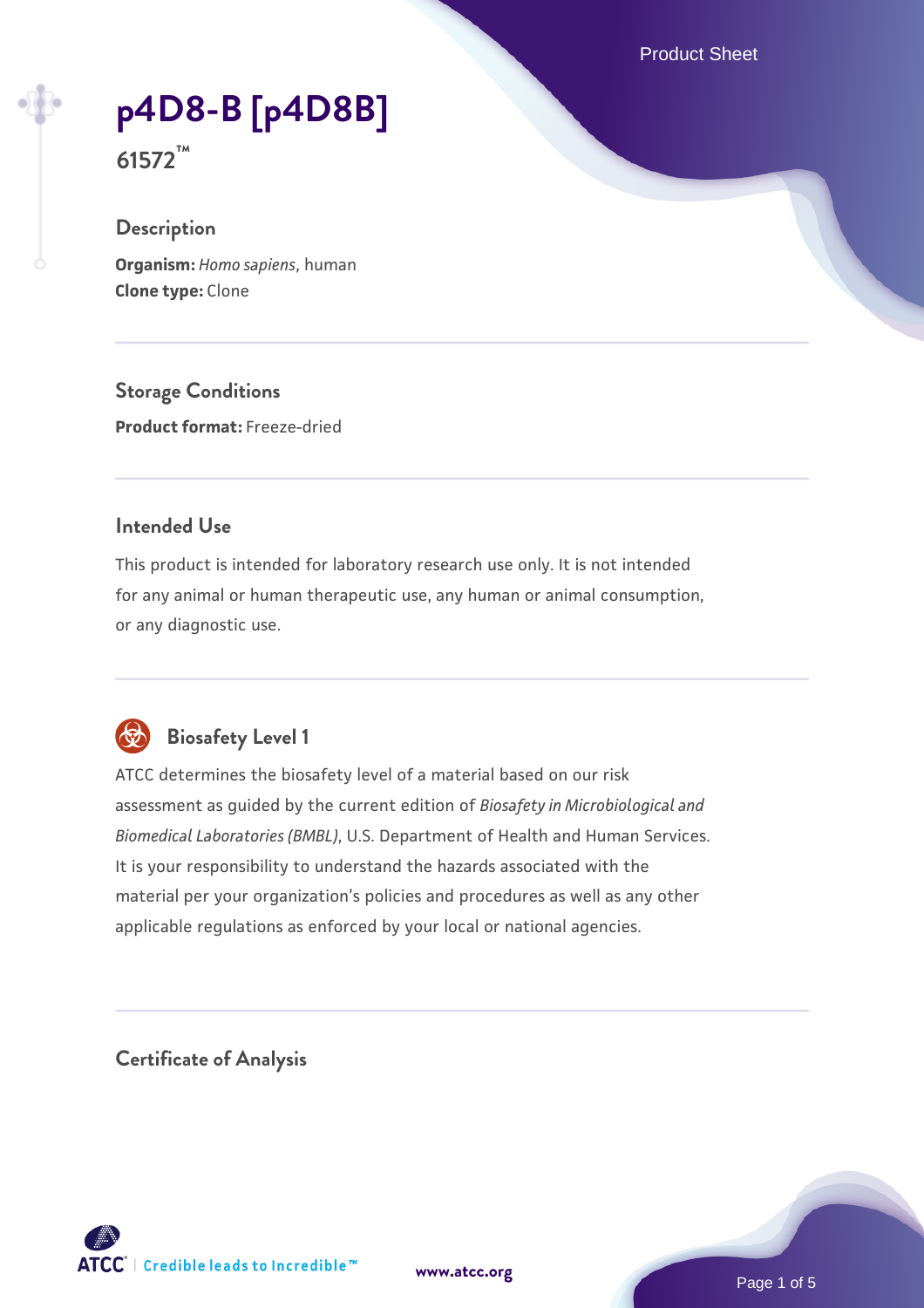For batch-specific test results, refer to the applicable certificate of analysis that can be found at www.atcc.org.

## **Insert Information**

**Insert size (kb):** 8 **Type of DNA:** genomic **Insert source:** lymphoblast GM1416 (48,XXXX) cell line **Insert tissue:** lymphoblast GM1416 (48,XXXX) cell line **Gene product:** DNA Segment, single copy [DXS98] **Alleles:** A1, B1, B2, C1, C2, D2, D1, A2

#### **Vector Information**

**Construct size (kb):** 10.69999980926514

#### **Growth Conditions**

**Medium:**  [ATCC Medium 1227: LB Medium \(ATCC medium 1065\) with 50 mcg/ml](https://www.atcc.org/-/media/product-assets/documents/microbial-media-formulations/1/2/2/7/atcc-medium-1227.pdf?rev=581c98603b3e4b29a6d62ee0ba9ca578) [ampicillin](https://www.atcc.org/-/media/product-assets/documents/microbial-media-formulations/1/2/2/7/atcc-medium-1227.pdf?rev=581c98603b3e4b29a6d62ee0ba9ca578) **Temperature:** 37°C

#### **Material Citation**

If use of this material results in a scientific publication, please cite the material in the following manner: p4D8-B [p4D8B] (ATCC 61572)

## **References**

References and other information relating to this material are available at

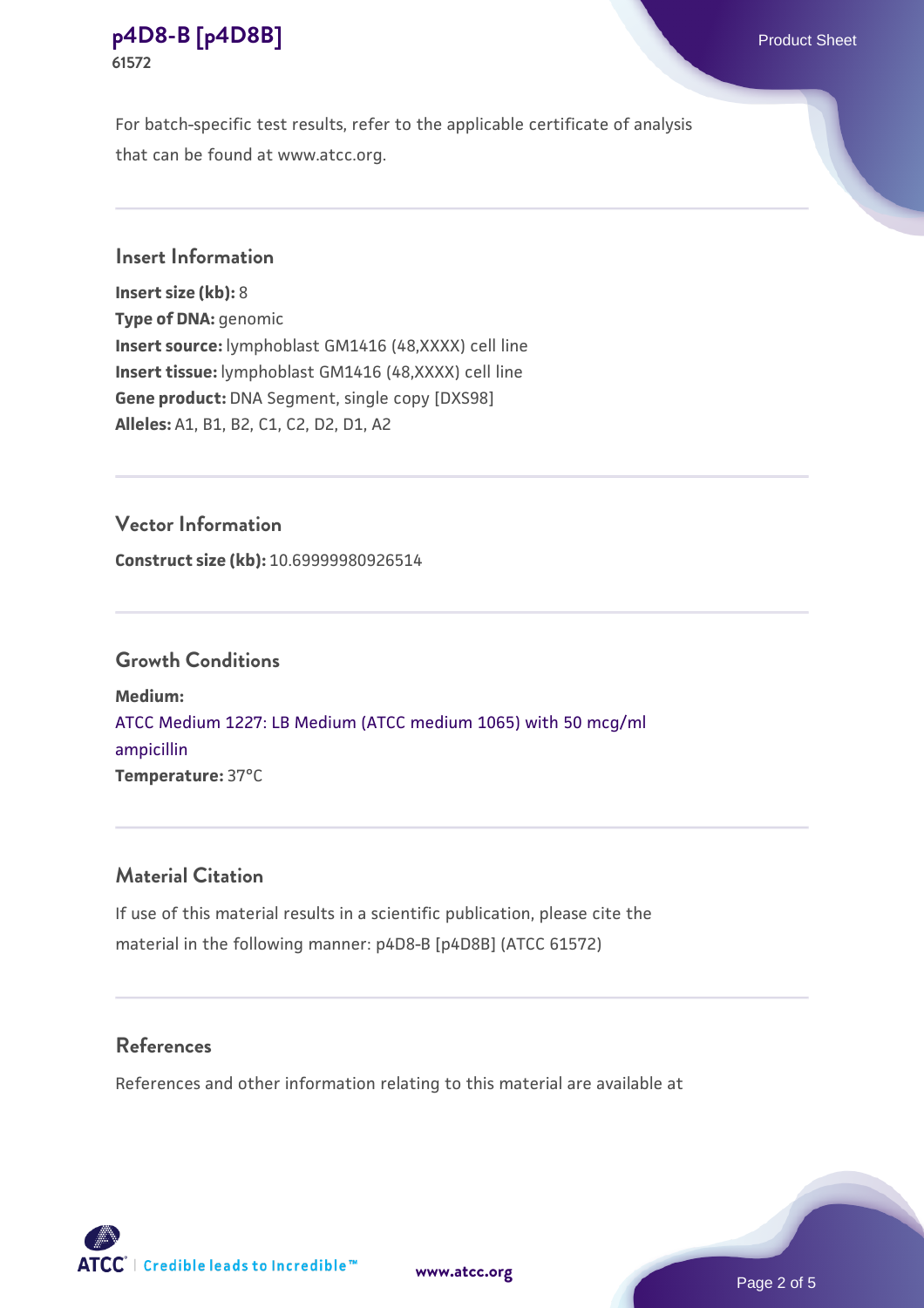www.atcc.org.

#### **Warranty**

The product is provided 'AS IS' and the viability of ATCC® products is warranted for 30 days from the date of shipment, provided that the customer has stored and handled the product according to the information included on the product information sheet, website, and Certificate of Analysis. For living cultures, ATCC lists the media formulation and reagents that have been found to be effective for the product. While other unspecified media and reagents may also produce satisfactory results, a change in the ATCC and/or depositor-recommended protocols may affect the recovery, growth, and/or function of the product. If an alternative medium formulation or reagent is used, the ATCC warranty for viability is no longer valid. Except as expressly set forth herein, no other warranties of any kind are provided, express or implied, including, but not limited to, any implied warranties of merchantability, fitness for a particular purpose, manufacture according to cGMP standards, typicality, safety, accuracy, and/or noninfringement.

#### **Disclaimers**

This product is intended for laboratory research use only. It is not intended for any animal or human therapeutic use, any human or animal consumption, or any diagnostic use. Any proposed commercial use is prohibited without a license from ATCC.

While ATCC uses reasonable efforts to include accurate and up-to-date information on this product sheet, ATCC makes no warranties or representations as to its accuracy. Citations from scientific literature and patents are provided for informational purposes only. ATCC does not warrant that such information has been confirmed to be accurate or complete and



**[www.atcc.org](http://www.atcc.org)**

Page 3 of 5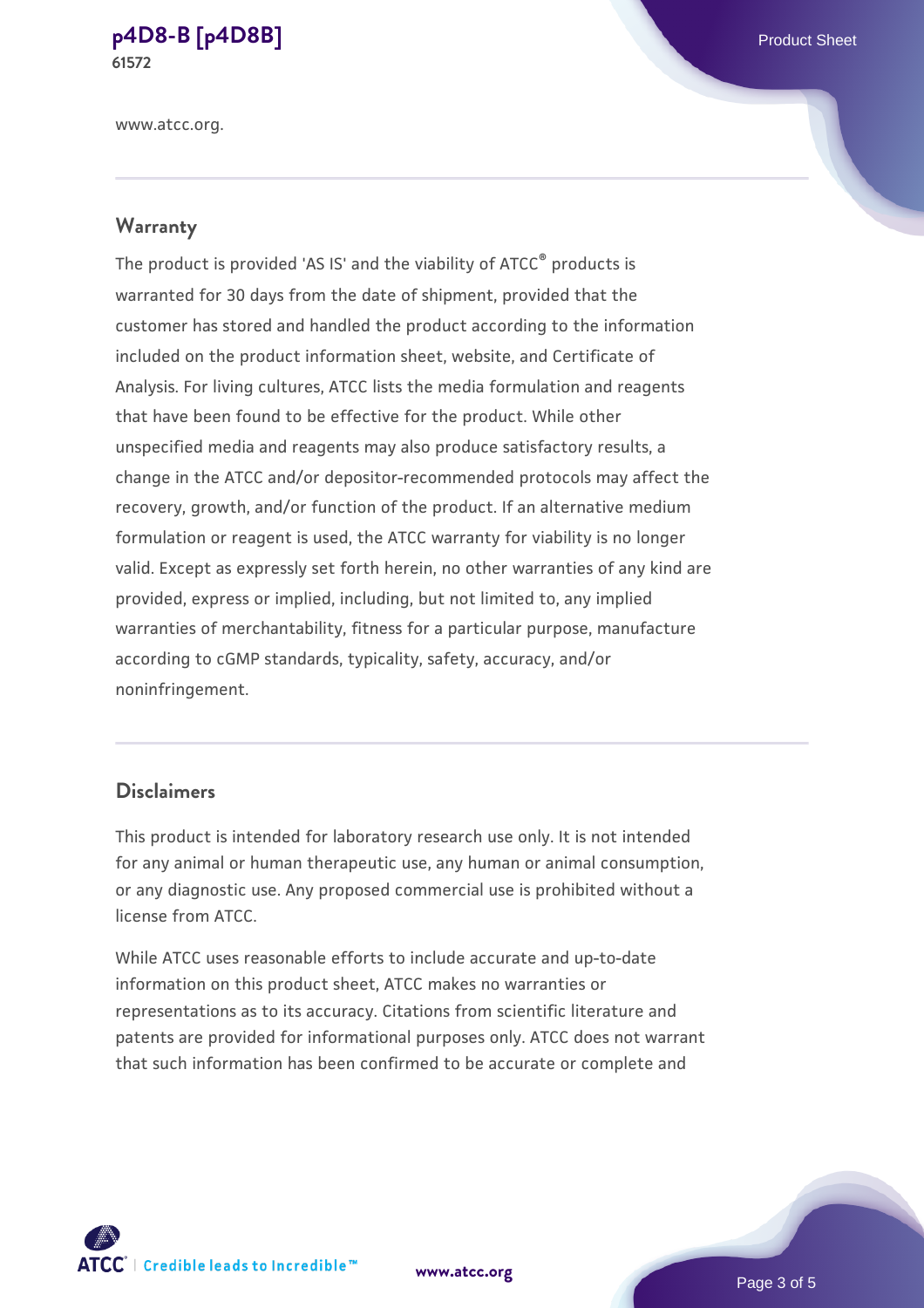the customer bears the sole responsibility of confirming the accuracy and completeness of any such information.

This product is sent on the condition that the customer is responsible for and assumes all risk and responsibility in connection with the receipt, handling, storage, disposal, and use of the ATCC product including without limitation taking all appropriate safety and handling precautions to minimize health or environmental risk. As a condition of receiving the material, the customer agrees that any activity undertaken with the ATCC product and any progeny or modifications will be conducted in compliance with all applicable laws, regulations, and guidelines. This product is provided 'AS IS' with no representations or warranties whatsoever except as expressly set forth herein and in no event shall ATCC, its parents, subsidiaries, directors, officers, agents, employees, assigns, successors, and affiliates be liable for indirect, special, incidental, or consequential damages of any kind in connection with or arising out of the customer's use of the product. While reasonable effort is made to ensure authenticity and reliability of materials on deposit, ATCC is not liable for damages arising from the misidentification or misrepresentation of such materials.

Please see the material transfer agreement (MTA) for further details regarding the use of this product. The MTA is available at www.atcc.org.

#### **Copyright and Trademark Information**

© ATCC 2021. All rights reserved. ATCC is a registered trademark of the American Type Culture Collection.

#### **Revision**

This information on this document was last updated on 2021-05-19

## **Contact Information**



**[www.atcc.org](http://www.atcc.org)**